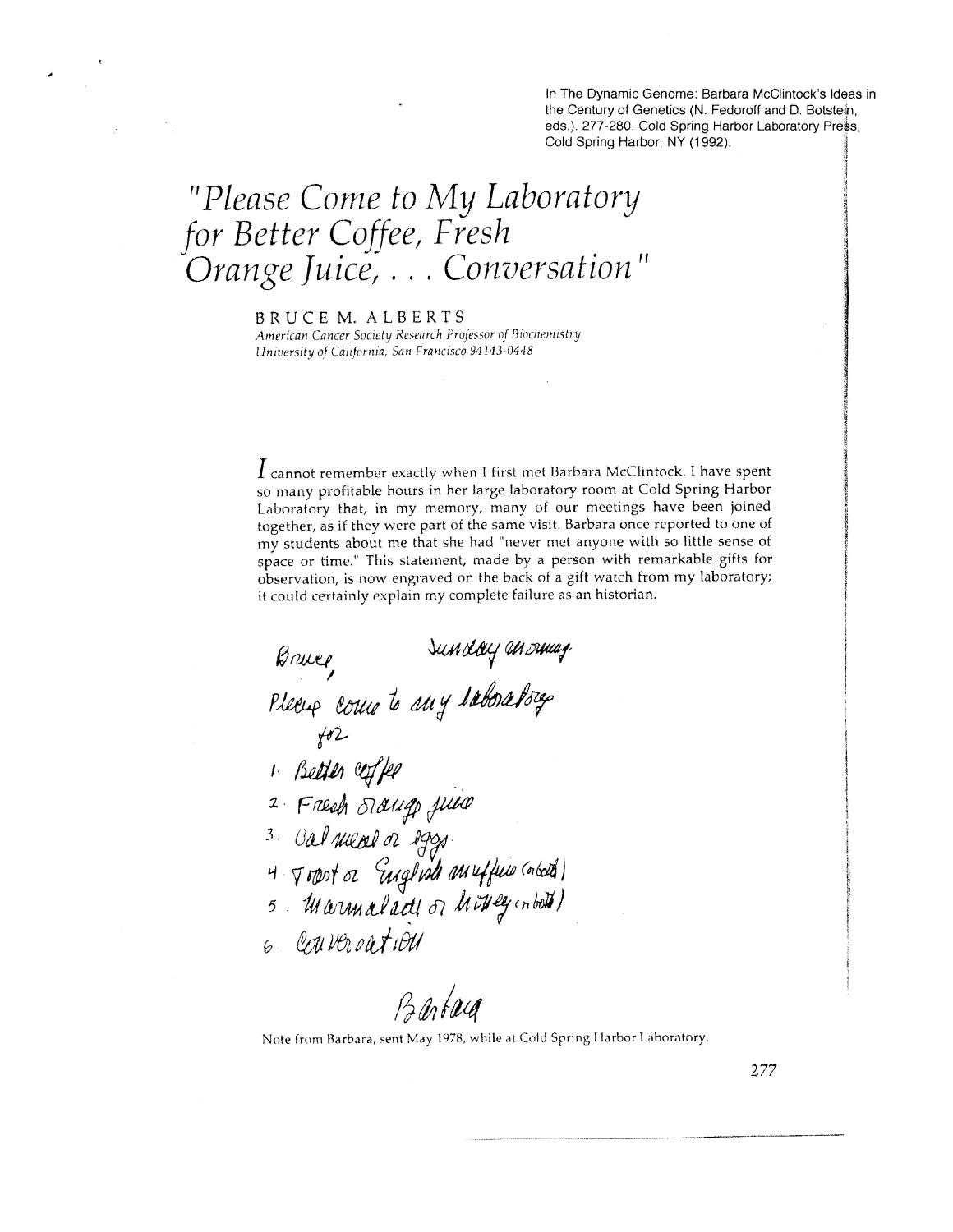## $278$  B.M. ALBERTS

My own excuse for the memory lapse is that Barbara has not changed at all in the 20 years that she and I have been friends. As I write this, I have just returned from yet another 5 hours of intense conversation with Barbara. This visit was different only because, knowing that I would be writing this brief tribute to her, I asked Barbara questions designed to refresh my memory about past discussions. Whenever we retouched old topics, she rekindled the same intense excitement about science that drew me to her 20 years ago. As before, I left exhilarated. Why? An attempt to answer this question for myself inspires this essay.

Although apparently not attracted to the professional literature of neurobiology, Barbara is fascinated by the brain and what she views as the three-dimensional nature of all thought processes: the dispersed manner in which information is stored, how we sift through this information to come up with interesting new associations and ideas, and how this processing continues "automatically" without our conscious involvement. Many of her opinions about the above topics have been derived from observations of her own mind, which, like most of the rest of biology, Barbara has examined closely and with consummate skill.

In the case of the brain, it is obvious that a large network of complex interactions between many different individual elements (nerve cells) creates something that is very much more profound than the sum of its parts-for example, human consciousness, including the joy that comes from certain types of understanding. Barbara's life has been intimately connected to this fact in several ways. First and foremost, for 70 years she has devoted herself to using her mind to analyze complex patterns, armed with the realization, already clear to her as an undergraduate at Cornell, that she was uniquely gifted at being able to derive new understandings from such efforts.

Barbara is by far the most "inner-directed" person whom I have met. To me, she seems to want nothing more from life than the tremendous pleasure she derives from making new connections, and exercising old ones, in her mind. For about 45 years, this pleasure came from intense, full-time scientific investigation, most of it on the maize (corn) plant. Year after year, 10 months of meticulous planning would culminate in six 7-day weeks of 24-hour days, caring for 3000-5000 carefully crossed maize plants. These efforts led to her pioneering discovery and analysis of transposable elements, for which she was awarded the 1983 Nobel prize for Medicine or Physiology. This physically demanding life-style ended shortly before I met Barbara. But for as long as I have known her, Barbara has derived the same type of pleasure from reading and analyzing the work of others, which is done with nearly the same intensity that she applied to her maize work. Her reading provides her tremendous opportunities for discovery because Barbara carefully selects information for storage, and then lets the new data "reverberate" throughout a carefully prepared mind. The result is often a new connection or insight concerning the nature of living systems—a new node in the very large network of biological information that Barbara has been developing and nurturing for the past 70 years.

What has resulted from all this reading and thinking is a unique, very rich view of the world—a view that is much too rich for a simple linear readout. During one of our conversations many years ago, Barbara made an extremely interesting connection between art, thought, and language. We can all accept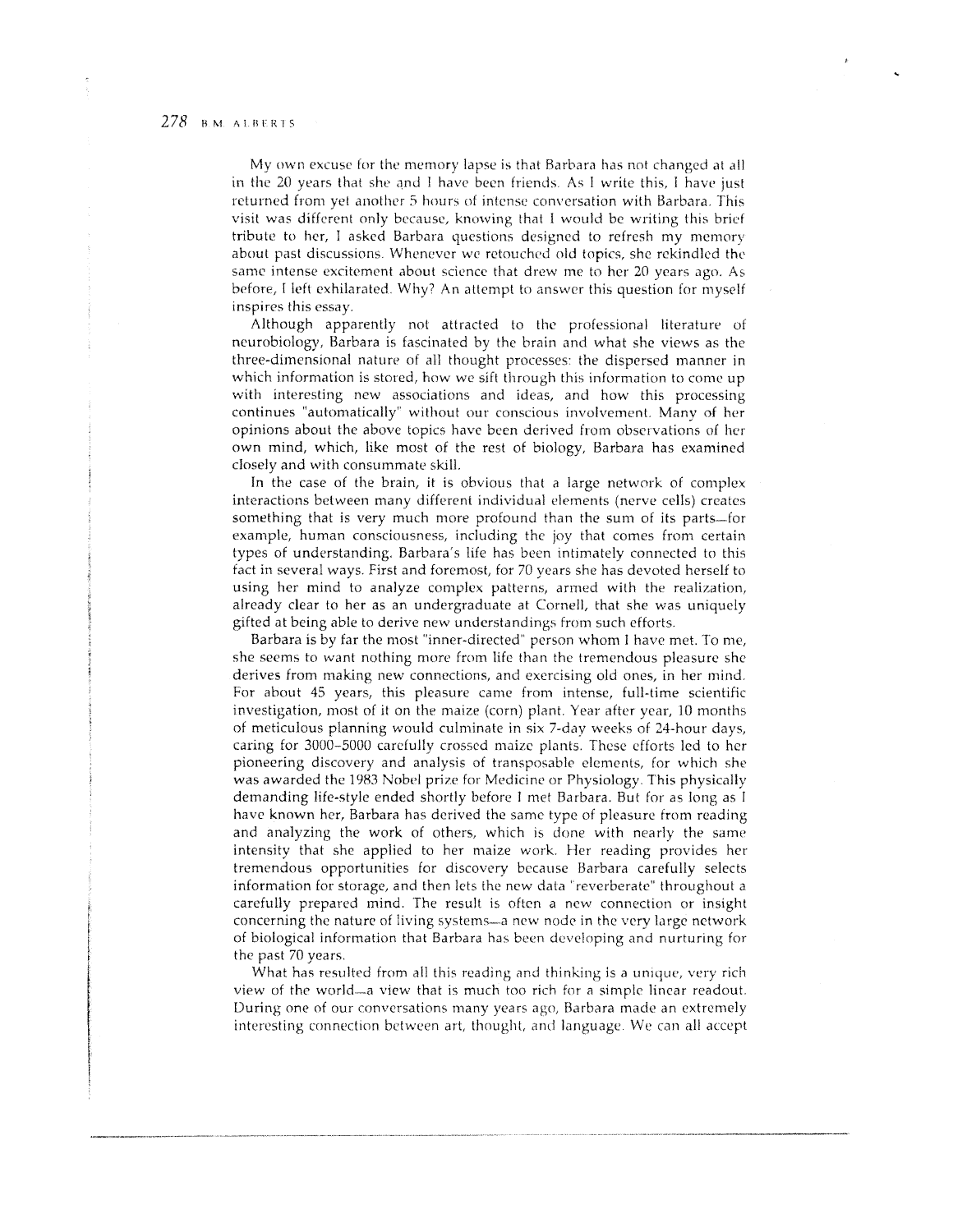that the highly intricate patterns of three-dimensional connections between the nerve cells in our brains form the physical basis for the huge collection of potential thoughts that constitute human consciousness. Barbara suggests that, even without our conscious involvement, these connections are continually being adjusted to create new, more refined arrangements-the driving force being a search for more "interesting" relationships. She views great art as an attempt to mimic the interesting relationships in our brain as a pattern of shapes and colors. The interconversion between complex threedimensional thought processes and a much simpler two-dimensional painting is necessarily incomplete. But it can be a better representation than language, which can only provide a one-dimensional, linear readout of the actual thoughts in our heads.

This analysis made a deep impression on me for several reasons. First of all, like many scientists, I consciously search for new, interesting relationships in my own work. Where does the strong urge that motivates this search come from? As an undergraduate at Harvard, I was fascinated by a lecture on Chinese poetry by Archibald MacLeish, stressing the pleasure derived from the juxtaposition of two disparate images: poetry as "the space between two distantly related words" (MacLeish 1961). I was therefore ready to accept the notion that humans could be motivated by an attempt to form particularly pleasurable patterns of connections in our brains. Second, this view of consciousness helped to explain the pleasure that I derive from my long talks with Barbara. Although language is inadequate to express what is really in her mind, our long rambling discussions of biology produce numerous onedimensional hints of the fascinating way in which Barbara has organized her image of the world. Reconstructing the image from these hints, like filling the space between the words of a Chinese poem, helps to explain the intellectual stimulation that often survives afterward for days.

What have I learned? When I met Barbara, I was a chemist who viewed cells as little more than a test tube full of a complex mixture of proteins and nucleic acids. Barbara therefore had a lot of biology to teach me-about the development of the maize plant, Queen Anne's lace, ladybird beetles, plant galls, stick insects, and mimicry in plants and animals, to name a few of the major topics that we have touched on. But most of all, I think that I have begun to see what Barbara means by "a feeling for the organism." Barbara looks at living cells and organisms differently than anyone else I know. From her, I have come to realize that sophisticated groups of interacting molecules can have "system properties" that are hard to decipher from the sum of the individual parts. Many of us would agree that consciousness is a qualitatively new property that emerges from a complex network of brain cells. By analogy, Barbara would argue that the result of the complex network of interactions between the many cytoskeletal proteins in the cell cytoplasm, to pick but one example, may not be understandable without new paradigms for dealing with the system as a whole. She has reached this conclusion in part from her careful observations of the global response of a living cell to a small local perturbation (McClintock 1984). More revolutionary is her analogous view of organisms. Here, the interacting units are cells instead of molecules, and included among the "system" properties that Barbara is intrigued with is the ability of tissues and organisms to rearrange from one ordered functional state to another, with only a small perturbation in the cells that form them. Such an ability would